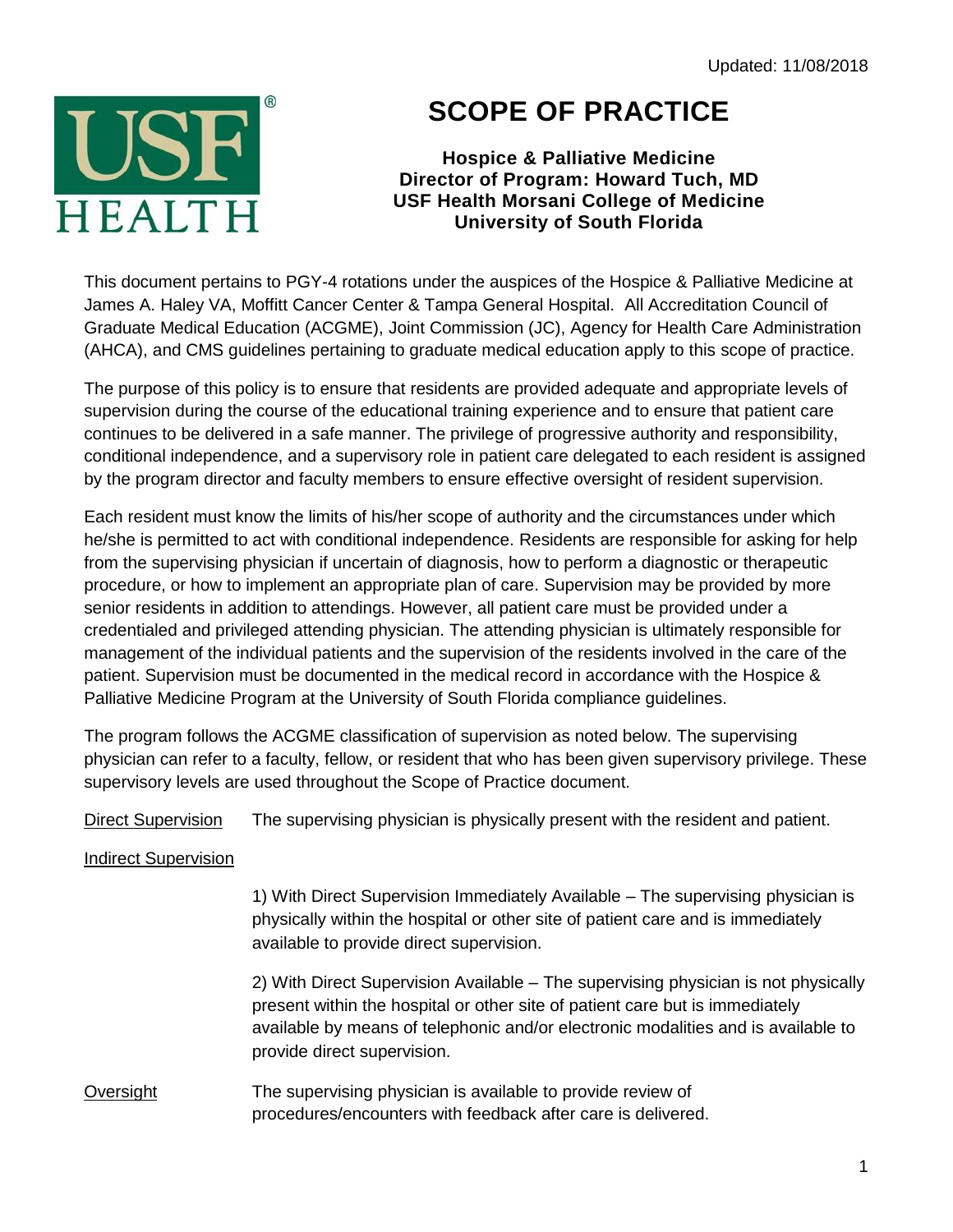The residency program has a curriculum for providing knowledge and performance competence that includes: *No procedures are required, except that fellows must see at least 100 new patients over the course of the program and follow at least 10 patients longitudinally across the settings. The fellows long-term care experience comprises of a minimum of one month or 100 hours, and provide access to meaning care of patients on either a consultation team or hospice or palliative care unit. Additionally, there should be a pediatric rotation for minimum of one week at the pediatric hospice and palliative medicine site under the direction of a board certified palliative medicine pediatrician, child/adolescent neurologist, and/or child adolescent psychiatrist will be Supervised by the hospice and palliative medicine program director or designee*. Annual decisions about competence are made by the program's clinical competency committee to ensure a successful transition and preparation for the next PGY level. All residents need to maintain current ACLS training.

|                                                                                                                                                                                                                                                                                         | <b>Supervising</b><br><b>Physician</b><br>present<br>(Direct) | <b>Supervising</b><br><b>Physician in</b><br>hospital and<br>available for<br>consultation<br>(Indirect but<br>direct<br>supervision<br><b>immediately</b><br>available) | <b>Supervising</b><br><b>Physician out</b><br>of hospital<br>but available<br>by phone or<br>can come in<br>(Indirect but<br>direct<br>supervision<br>available) | The trainee<br>may<br>perform the<br>procedure<br>without<br>supervising<br>Attending/<br>resident<br>(oversight) |                |                |
|-----------------------------------------------------------------------------------------------------------------------------------------------------------------------------------------------------------------------------------------------------------------------------------------|---------------------------------------------------------------|--------------------------------------------------------------------------------------------------------------------------------------------------------------------------|------------------------------------------------------------------------------------------------------------------------------------------------------------------|-------------------------------------------------------------------------------------------------------------------|----------------|----------------|
| Designated<br>Levels                                                                                                                                                                                                                                                                    | 1                                                             | $\overline{2}$                                                                                                                                                           | 3                                                                                                                                                                | 4                                                                                                                 |                |                |
| <b>CORE PROCEDURES</b>                                                                                                                                                                                                                                                                  |                                                               |                                                                                                                                                                          |                                                                                                                                                                  |                                                                                                                   | <b>PGY-4</b>   | <b>PGY-5</b>   |
| The fellow must serve both as a primary care provider and a palliative<br>medicine consultant                                                                                                                                                                                           |                                                               |                                                                                                                                                                          |                                                                                                                                                                  |                                                                                                                   | $\overline{2}$ | $\overline{2}$ |
| The fellow must have experience in functioning as a member of an<br>interdisciplinary team. Members of the interdisciplinary team must include<br>a physician, a nurse, a social worker and a psychosocial clinician (such as a<br>psychologist), and a chaplain or pastoral counselor. |                                                               |                                                                                                                                                                          |                                                                                                                                                                  |                                                                                                                   | $\overline{2}$ | $\overline{2}$ |
| Supervised clinical experience in bereavement counseling shall be<br>documented.                                                                                                                                                                                                        |                                                               |                                                                                                                                                                          |                                                                                                                                                                  |                                                                                                                   | $\overline{2}$ | $\overline{2}$ |
| <b>SEDATION</b>                                                                                                                                                                                                                                                                         |                                                               |                                                                                                                                                                          |                                                                                                                                                                  |                                                                                                                   | <b>PGY-4</b>   | <b>PGY-5</b>   |
| Local anesthesia                                                                                                                                                                                                                                                                        |                                                               |                                                                                                                                                                          |                                                                                                                                                                  |                                                                                                                   | <b>NA</b>      | <b>NA</b>      |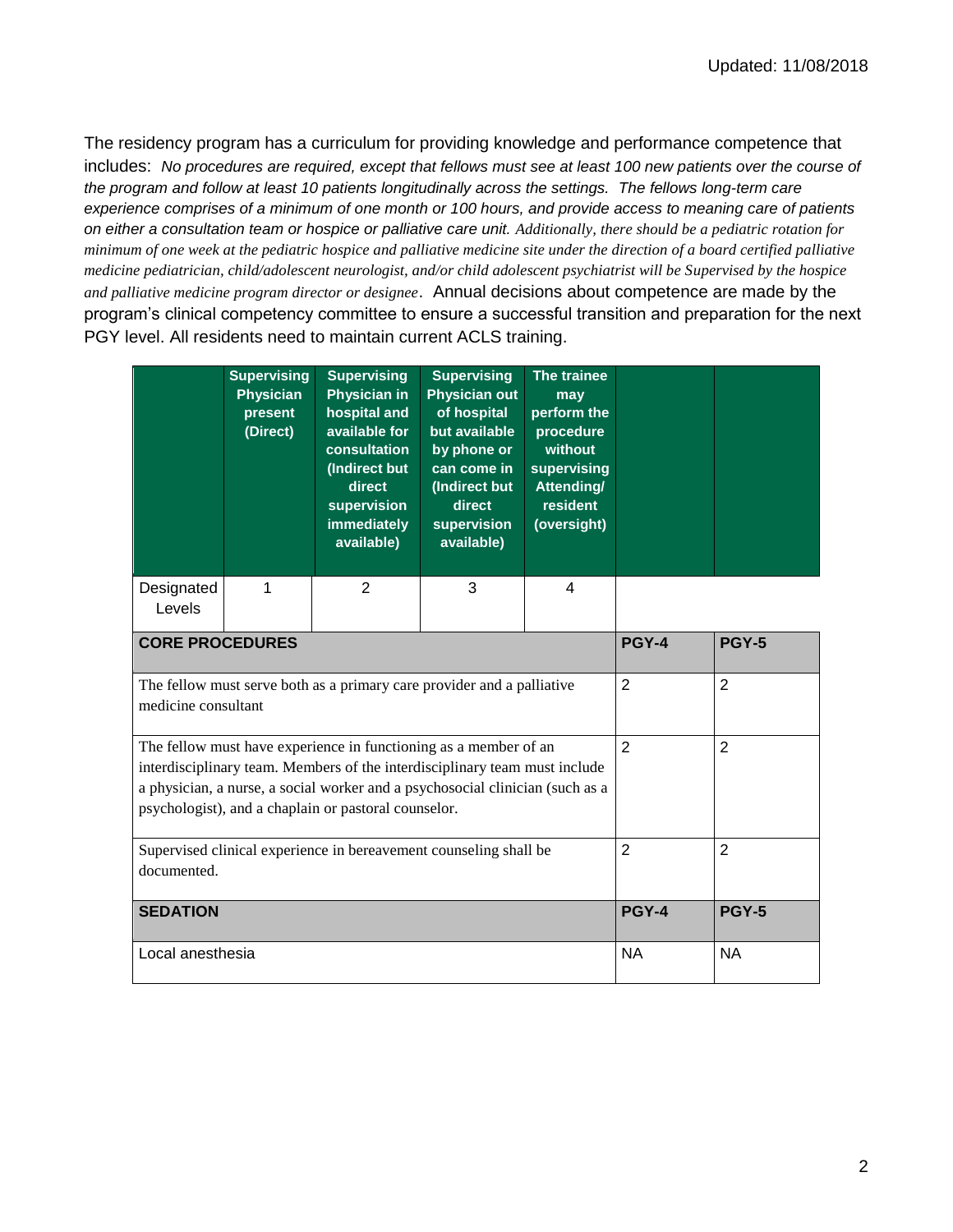The subspecialty of Hospice and Palliative Medicine represents the medical component of the broad therapeutic model known as palliative care. These subspecialists reduce the burden of life-threatening conditions by supporting the best quality of life throughout the course of an illness, and by managing factors that contribute to the suffering of the patient and the patient's family. Palliative care addresses physical, psychological, social, and spiritual needs of patients and their families, and provides assistance with medical decision-making.

"Palliative care" is the comprehensive care and management of the physical, psychological, emotional and spiritual needs of patients (of all ages) and their families with serious and/or life-threatening illness. Palliative care may be complementary to curative or life-prolonging therapies that are being used to meet patient-defined goals of care.

A. The palliative care team will work to:

- Optimize symptom control
- Optimize functional status when appropriate
- Promote the highest quality of life for patient and family
- Educate patients and family to promote understanding of the underlying disease process and expected future course of the illness
- Establish an environment that is comforting and healing
- Plan for discharge to the appropriate level of care in a timely manner
- Assist actively dying patients and their families in preparing for and managing life closure
- Serve as educators and mentors for staff
- Promote a system of care that fosters timely access to palliative care services

B. The process of providing palliative care services includes:

- Understanding epidemiology, natural history, and treatment options for patients with serious illness and life-limiting medical conditions.
- History of the development of the discipline of hospice and palliative medicine.
- **Performance of age-appropriate comprehensive palliative medicine assessment including physical exam, cognitive,** functional, social, psychological, and spiritual domains using history, examination, and relevant laboratory evaluation.
- Understanding of the physician's role and contribution to the function and development of the interdisciplinary team in the practice of palliative medicine.
- Management of common co-morbidities, including neuro-psychiatric problems, in patients with life-limiting illnesses.
- Management of palliative medicine symptoms including pain and other forms of physical distress utilizing pharmacologic and non-pharmacologic modalities with an emphasis on the role of osteopathic manipulative medicine for symptom relief. An understanding of the pharmacodynamics of approved agents and relevant use of invasive procedures is essential.
- Recognition of forms of suffering other than physical complaints, including spiritual and existential suffering. Management should include patient and family education, psychosocial and spiritual support, and referrals for other modalities.
- Management of palliative medicine emergencies including but not limited to spinal cord compression and suicidal ideation.
- Recognition of the role of the family for psychosocial and spiritual support for palliative medicine patients.
- Management of grief, bereavement and knowledge of the role of the interdisciplinary team in providing support to bereaved family members.
- Assessment and management of patients in community settings such as the home, assisted living centers, inpatient hospice or respite care and extended care facilities.
- Care of the dying patient including managing terminal symptoms, patient/family education, bereavement, and organ donation. m. Ethical aspects of hospice and palliative medicine.